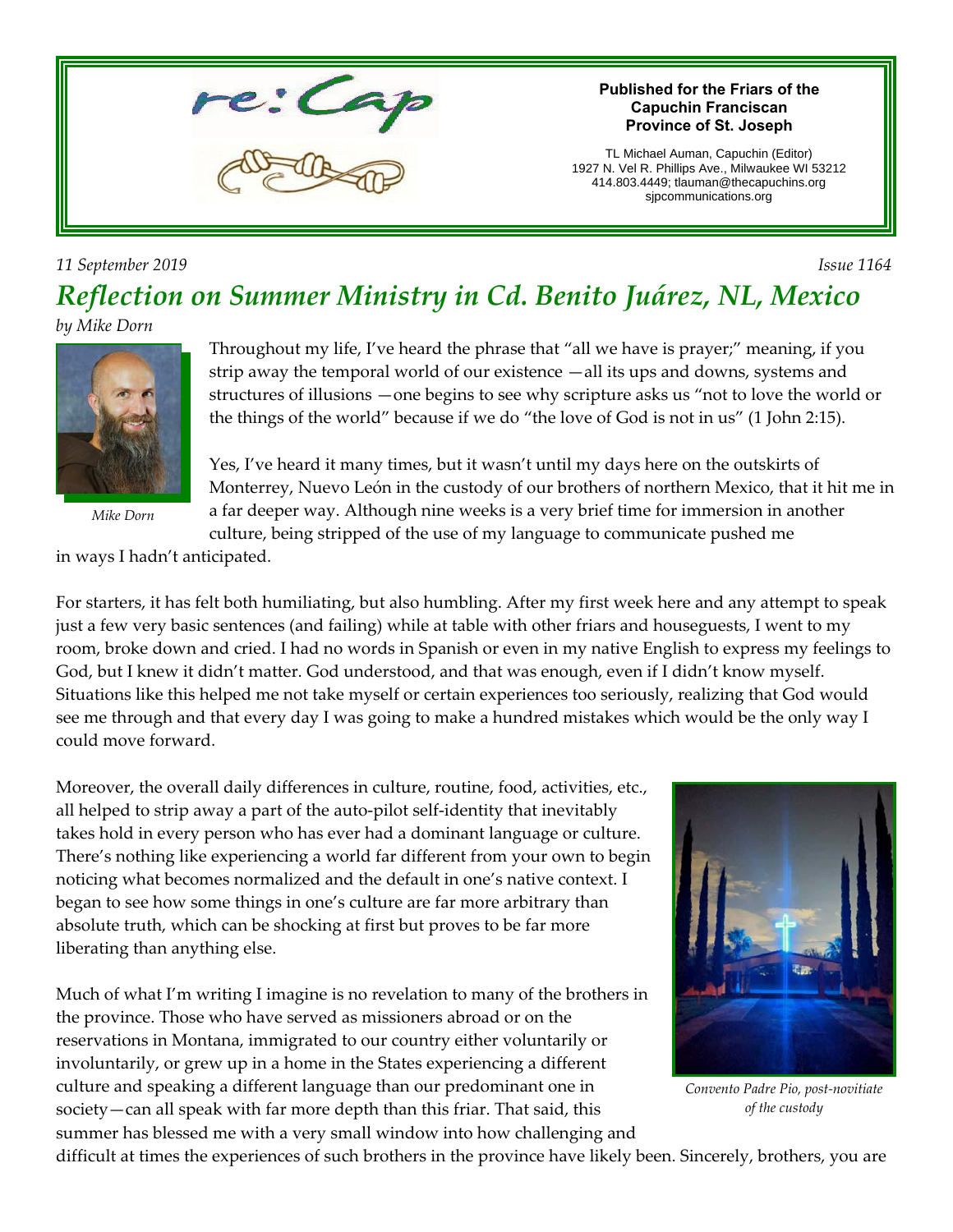my heroes because in a particular way I think you're helping to demonstrate poverty (i.e. self-emptying) and minority that represents so much of our migrating world in 2019. Your lives show us detachment from the things of this world in language, culture, and homeland. It's an unflinching openness to another way of being in the world, and it's this very openness that isn't of the world. Quite frankly it's deeply prophetic, foreshadowing the displacement we all will experience with Sister Death. Your witness puts forth the question: In what ways have I loved my particular sense and comfort of Capuchin identity (my world), instead of loving God above the limits of such a world? In other words, can others see the love of God in me or are my attachments of culture/language/ministry/etc., in the way?



*Chapel in Benito Juárez*

On a similar note, our general minister —Roberto Genuin and councilor Carlos Silva —visited the custody here recently, and in their talk to us friars, expressed the sentiment that as Capuchins we belong to the international order and not just to a single province. Thus, we're called to be missionaries (both spiritually and in practice) in our fraternal offering to each other beyond our provincial boundaries. Roberto also commented that he was grateful to see Detroit, California, and other provinces represented here in Northern Mexico.

Indeed, perhaps at no other point in human history have we

Capuchins needed to embrace and model for others mutual interdependence than in a world with only ten years left to act before the point of no return regarding the Earth's climate and sustainability. I pray that both our province and order can continue to help show the love of God in this unprecedented and critical time.

*¡A mis hermanos y a la gente de aquí en Juárez, estoy sinceramente agradecido por su paciencia, hospitalidad y fraternidad! ¡Tu testigo es realmente inspirador de ver! Veo el amor de Dios en todos ustedes.* (To my brothers and the people here in Juarez, I am truly grateful for your patience, hospitality, and fraternity. Your witness is truly an inspiration to see! I see the love of God in you all.)

# *Five Men Accepted into Postulancy*

The province recently accepted five men into the inter-provincial postulancy program. Two of the new friars (Anthony Yousef and Shebin Philip) are members of the St. Joseph Province, two (Chandler Webb and Norman Valenzuela) are from Stigmata Province, and Christopher Woods from St. Mary Province.

*re:Cap* offers prayerful best wishes to our newest brothers as they continue their vocational discernment.



*L-R:* Arlen Harris, Shebin Phillip, Michael Sullivan, Anthony Yousef, David Hirt, Francisco Arredondo, Norman Velenzuela, Chandler (CJ) Webb, Michael Greco and Christopher Woods.

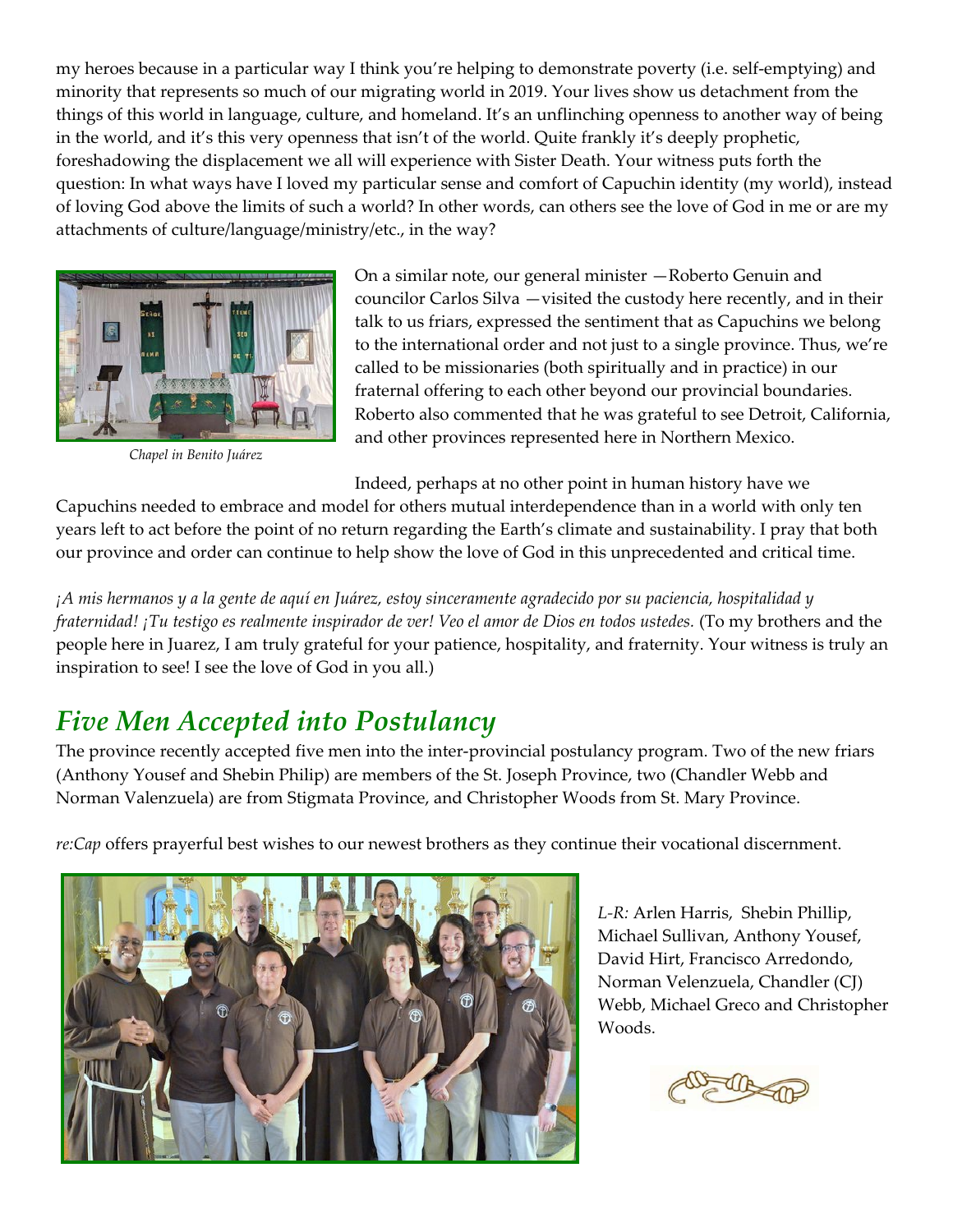# *Post-Novitiate Friars Renew Vows*

Friars in post-novitiate recently renewed their temporary vows in the presence of Michael Sullivan, provincial minister. Faris Najor professed his vows in Detroit; the other seven in Chicago.



*Baudry Metangmo, José Vera; 2nd Row: Nathan Linton, Truyen Nguyen and Truong Dinh.*

# *We Saw You at the Postulancy Reception*